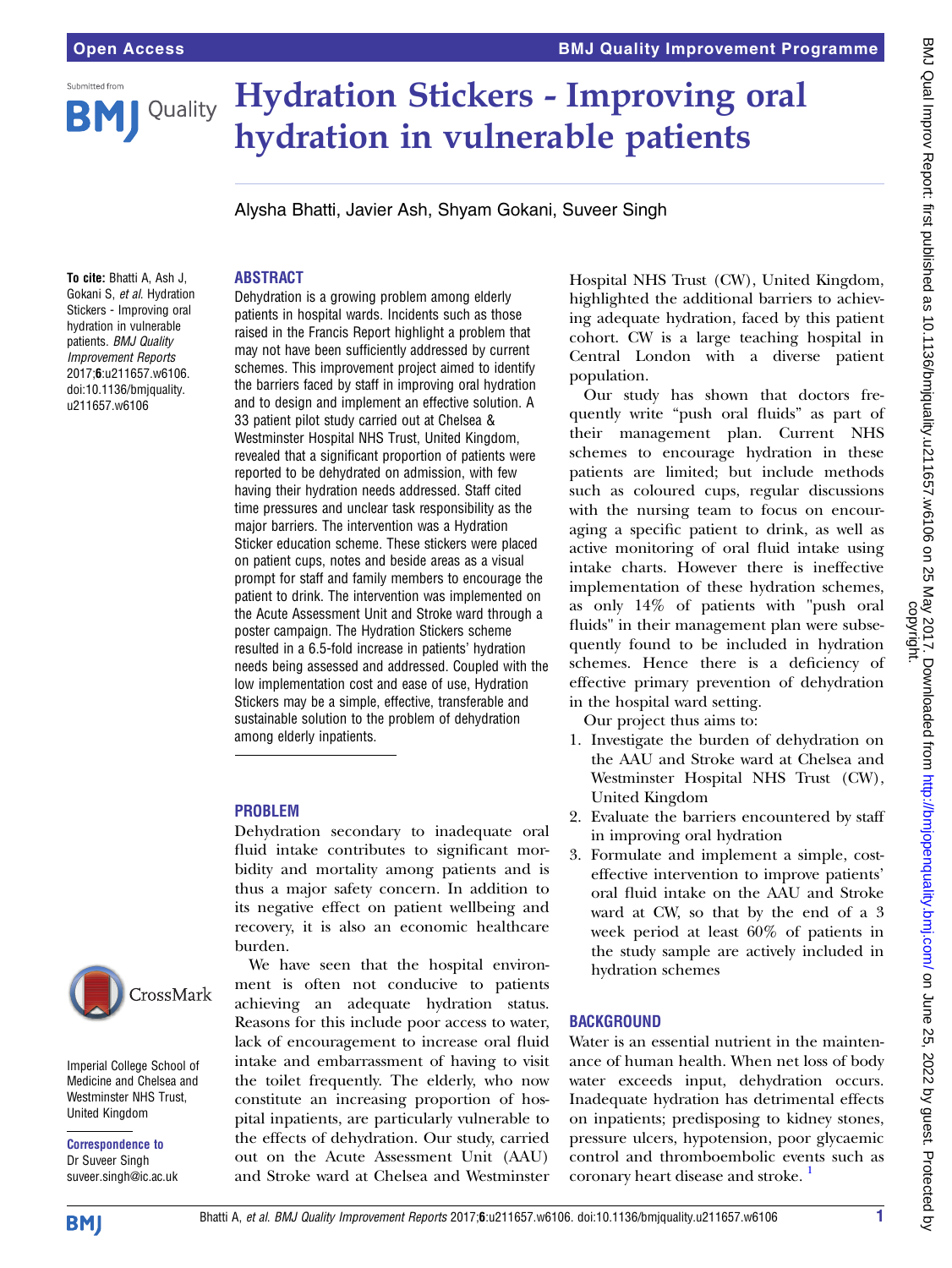Furthermore, the financial saving that could result from tackling this problem effectively is estimated to be around £0.95 billion with a reduction of 83,000 bed days per annum. [2](#page-5-0)

Awareness of the problem has grown due to the Mid Staffordshire scandal in which an estimated 1200 patient deaths occurred due to lack of provision of basic care. Anecdotal reports described patients drinking from flower vases due to the inaccessibility of drinking water. The Francis Report, an objective inquiry into the scandal, detailed "even water or the means to drink it could be hard to come by", concluding that "the arrangements and best practice for providing food and drink to patients require constant review, monitoring and implementation."<sup>[3](#page-5-0)</sup>

The iatrogenic nature of the problem is further supported by the National Reporting and Learning System study, which identified the leading cause of dehydration in an 8 year period of patient safety incidents, to be caused by a "failure to act." [3](#page-5-0)

Current systems in place to optimise nutritional needs for vulnerable patients include the "red tray" scheme. This involves delivering meals to nursing-dependent patients (for example, those who are malnourished or have difficulty swallowing) on red trays, which acts as a visible indicator of the assistance they require during meal times and a reminder to the nursing staff to accur-ately document their food intake.<sup>[4](#page-5-0)</sup> Whilst useful for identifying nutritional risk, there are currently no quality improvement schemes at CW which are designed to specifically improve the oral fluid intake of vulnerable patients.

Thus regular assessment of patients' hydration status and implementation of appropriate interventions to tackle dehydration are paramount in ensuring patient safety.

## BASELINE MEASUREMENT

Our first objective was to investigate the burden of dehydration on the AAU and Stroke ward at CW. In order to quantify this assessment, we reviewed and analysed clinical notes from 33 adult patients on the day of their admission. Patients were deemed to be dehydrated if the clinical examination revealed signs of dry mouth, poor skin turgor, delayed capillary refill time and those who were oliguric (urine output<0.5 ml/kg/hour) or anuric (no urine output). The results revealed that 9 out of the 33 patients (27%) audited were dehydrated on admission.

Having shown that dehydration was indeed a problem, we then collected further data in order to ascertain how clinicians responded to the problem. We found that clinicians' primary response to tackling the burden of dehydration was to include phrases such as "push oral fluids" in the patient's management plan. Our study showed that 7 out of the 33  $(21\%)$  of patients' management plans in the AAU and Stroke ward included similar

wording, whilst 2 out of the 33 patients were deemed to be nil-by-mouth. Of the patients we identified with "push oral fluids" written in their management plans, only 14% were found to be actively included in hydration schemes. We ascertained whether patients were actively included in a hydration scheme by interviewing the speech and language therapist, dietician and nurse (s) responsible for each of the dehydrated patients.

Our next objective was to understand the barriers encountered by members of the multidisciplinary team (MDT) in improving oral hydration. A process study using semi-structured interviews was conducted with 15 members of the MDT on the Stroke ward (1 consultant, 3 registrars, a senior house officer, 5 nurses, 2 members of the catering staff, 2 dieticians and a physiotherapist). During the semi-structured interviews, suggestions of barriers were allowed to arise organically as opposed to being chosen from a pre-determined list. This method was chosen in order to prevent limitation in the diversity of comments and to minimise any potential external influences. A medical student member of the Quality Improvement team identified barriers by extracting keywords from the data through simple observation. The results showed that 47% of staff cited the greatest barriers to achieving adequate hydration status of their patients to be that of time pressures whilst discontinuity of patient care with diffuse task responsibility accounted for the second most common reason (Figure 1).

# **DESIGN**

Once the problem had been analysed and assessed, a solution was formulated to comply with the six dimensions of healthcare quality.  $5$  With the current financial burden on the NHS, a long-term solution to tackle the dehydration problem would need to be inexpensive and easily reproducible to ensure a high implementation and compliance rate. Furthermore, the scheme would need to be sustainable in order to meet the objectives and demonstrate continued efficacy.

A Quality Improvement team was thus assembled consisting of a senior clinical lead, junior clinical staff,

Staff Barriers To Increasing Patient Oral Fluid Intake



Figure 1 Staff Barriers To Increasing Patient Oral Fluid Intake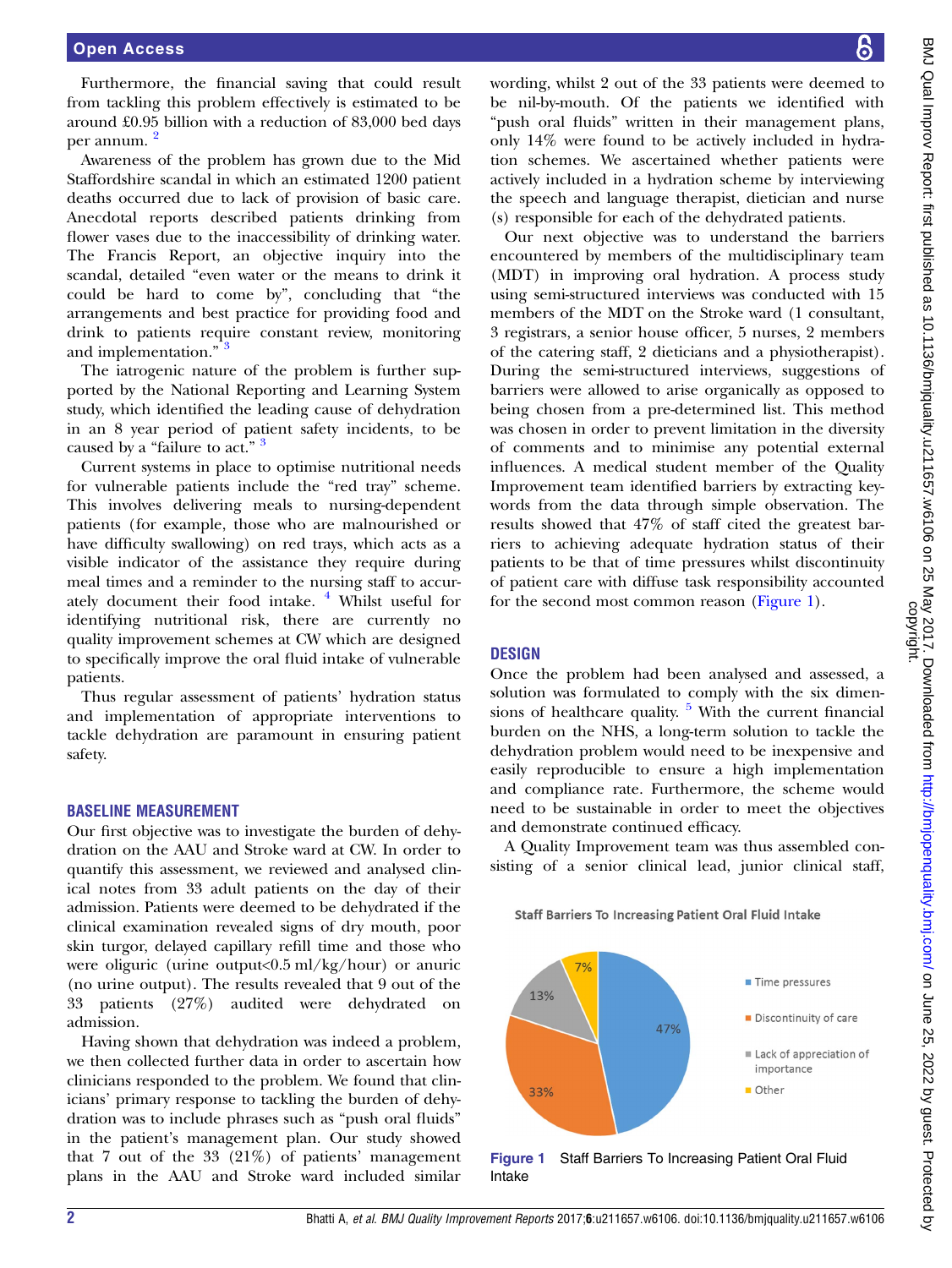medical students and nurse representatives. A Hydration Stickers scheme was conceived to improve oral hydration through the use of disposable Hydration Stickers for patient bedside areas, patient notes and cups (Figure 2). Responsibility for placing the stickers would lie with all members of staff on the ward, including doctors, nurses, healthcare assistants, physiotherapists, dieticians and occupational therapists. The stickers would serve as a clear visual prompt for family members and the wider MDT alike to encourage oral fluid intake. The use of a disposable adhesive sticker is a simple and sustainable tool which aims to more effectively communicate the intention behind phrases such as "push oral fluids",

Figure 2 Hydration Stickers Poster

which are often included in the management plans of dehydrated patients.

Lack of awareness of the stickers was predicted to be a potential barrier to the successful implementation of the scheme. Therefore, the Quality Improvement team developed posters highlighting the Hydration Stickers scheme that would be placed in key locations on the AAU and Stroke ward. Hydration Stickers were promoted to staff via the poster campaign, during MDT meetings, as well as through verbal encouragement on the AAU and Stroke Ward. Success of the intervention was measured over 3 weeks.

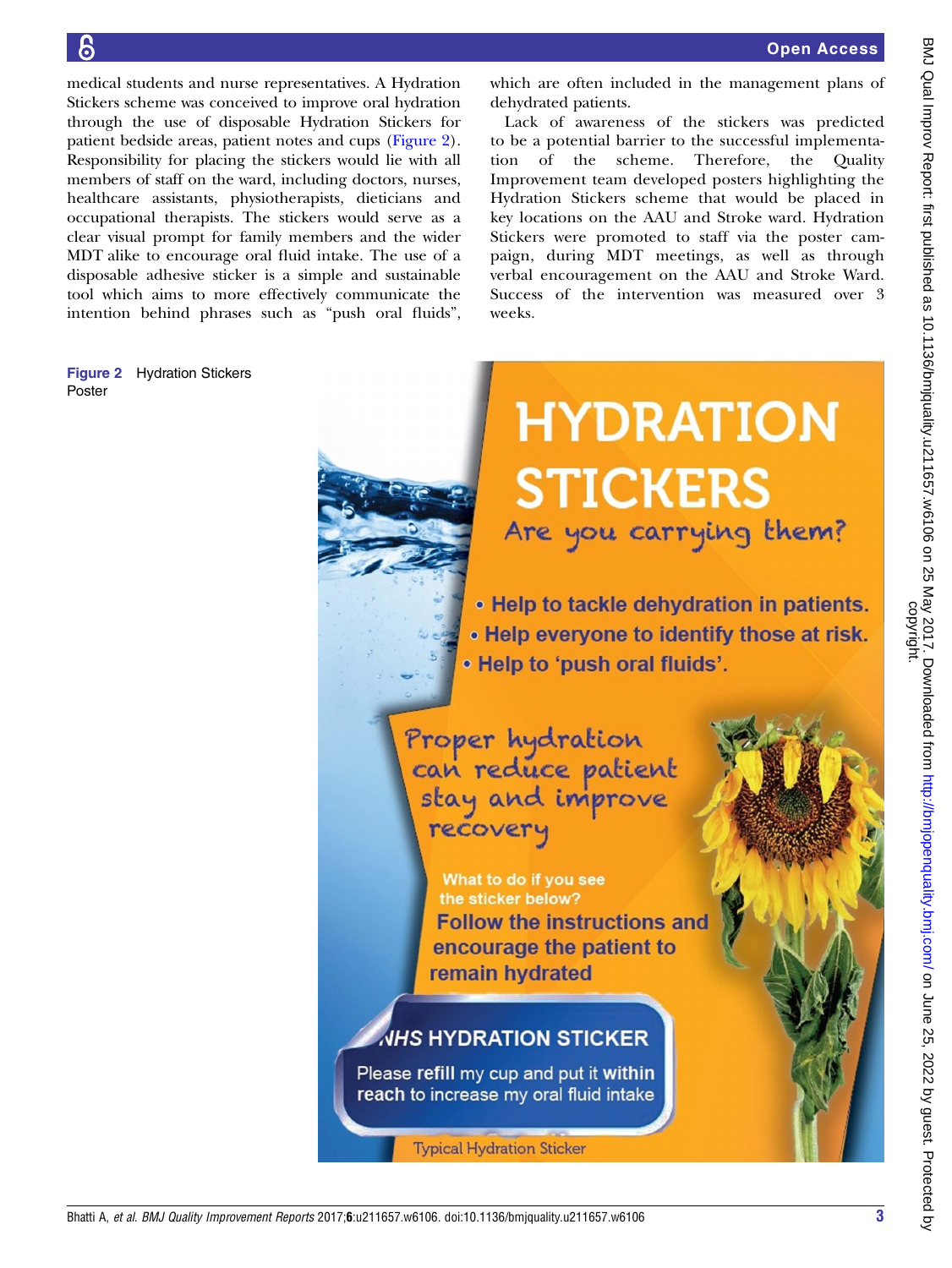## **STRATEGY**

Our SMART aim was to improve patients' oral fluid intake on the AAU and Stroke ward at CW so that by the end of a 3 week period, at least 60% of patients in the study sample were actively included in hydration schemes. A mixed methodology approach, in which three 'Plan Do Study Act' (PDSA) cycles were undertaken, was adopted to achieve our aim.

PDSA cycle 1: The baseline measurements made on the point prevalence sample of 33 patients on the AAU and Stroke ward of CW, highlighted the burden of dehydration. These results were consistent with our prediction, since the increasing number of elderly inpatients are more susceptible to becoming dehydrated. An intervention-based strategy was thus devised. Specific points were addressed; most importantly, to overcome lack of formal procedures for enforcing hydration schemes, and the time constraints faced by healthcare professionals, which emerged as key themes during the semi-structured interviews undertaken as baseline measurements. A campaign was conceived to increase oral hydration through the use of disposable Hydration Stickers for patient bedside areas, patient notes and patient cups. These would serve as visual prompts to increase patients' oral fluid intake. A poster designed to highlight the new scheme was placed in common areas on the AAU and Stroke ward (Figure 3) and 10-15 Hydration Stickers were distributed to doctors on both wards. Uptake of the scheme was monitored by way of observation on both wards of the number of patients who had been enrolled in the Hydration Sticker scheme. Patients were classed as enrolled if at least one Hydration Sticker had been affixed to their cup or surroundings at the time of their afternoon meal. Over the course of the following week, no further verbal contact or prompts were given. At the end of the one week implementation period, 86% of patients audited were found to be actively included in hydration schemes.

PDSA cycle 2: After one week of the scheme being implemented, feedback from the doctors was that



Figure 3 Impact of Hydration Stickers scheme on patient hydration

greater awareness of the scheme could be achieved by informing more members of the MDT. Thus the Hydration Sticker scheme was formally introduced at the weekly MDT meeting. Attendees included doctors, nurses, dieticians, physiotherapists, speech and language therapists and occupational therapists. Attendees were educated about the scheme and how to enact it as well as being provided with an information booklet and 10-15 Hydration Stickers. After one week, 60% of patients audited were found to be actively included in hydration schemes. This did not meet our expectations and demonstrated that a more sustainable solution was required to ensure that momentum for the scheme did not dissipate prematurely.

PDSA cycle 3: Given the slight reduction in the uptake of the scheme after PDSA cycle 2, a 15 minute focus group was held with doctors from the wards in which barriers to implementation and potential improvements to the scheme were explored. Suggestions of barriers were allowed to arise organically and were identified by extracting keywords from the data through simple observation.

One issue which emerged was that of poor continuity of care, and thus we hypothesised that our change idea (intervention) would be more successful if the responsibility for the Hydration Sticker scheme was assigned to a particular individual. Thus two named Hydration Officers were appointed on each ward and an information booklet containing their details was circulated to staff. One nurse and one junior doctor were selected to be Hydration Officers based on their enthusiasm for the scheme and the duration of their post on the ward. Their role was to keep a stock of Hydration Stickers so that they were easily accessible to staff, ensure that new staff were aware of the scheme and answer any queries regarding the scheme. Responsibility for placing the stickers still lay with the whole MDT. After one week, 91% of patients audited were found to be actively included in hydration schemes. This improvement confirmed our hypothesis that assigning active responsibility for the intervention to individuals on the ward would increase the sustainability of the scheme.

## RESULTS

The success of the Hydration Stickers initiative was evaluated after 3 weeks of its implementation on the AAU and Stroke Ward at CW. This enabled us to determine the level of uptake by MDT members and to assess the primary outcome. The primary outcome was the percentage of patients originally identified as having "push oral fluids" documented in their notes who were subsequently included in hydration schemes.

Our baseline measurements showed that only 14% of patients in our study were actively included in hydration schemes. Introduction of the Hydration Sticker scheme resulted in a six-fold increase in patients' hydration needs being addressed (86%) after one week.

However measurements from the subsequent week showed a 26% reduction in patients' hydration needs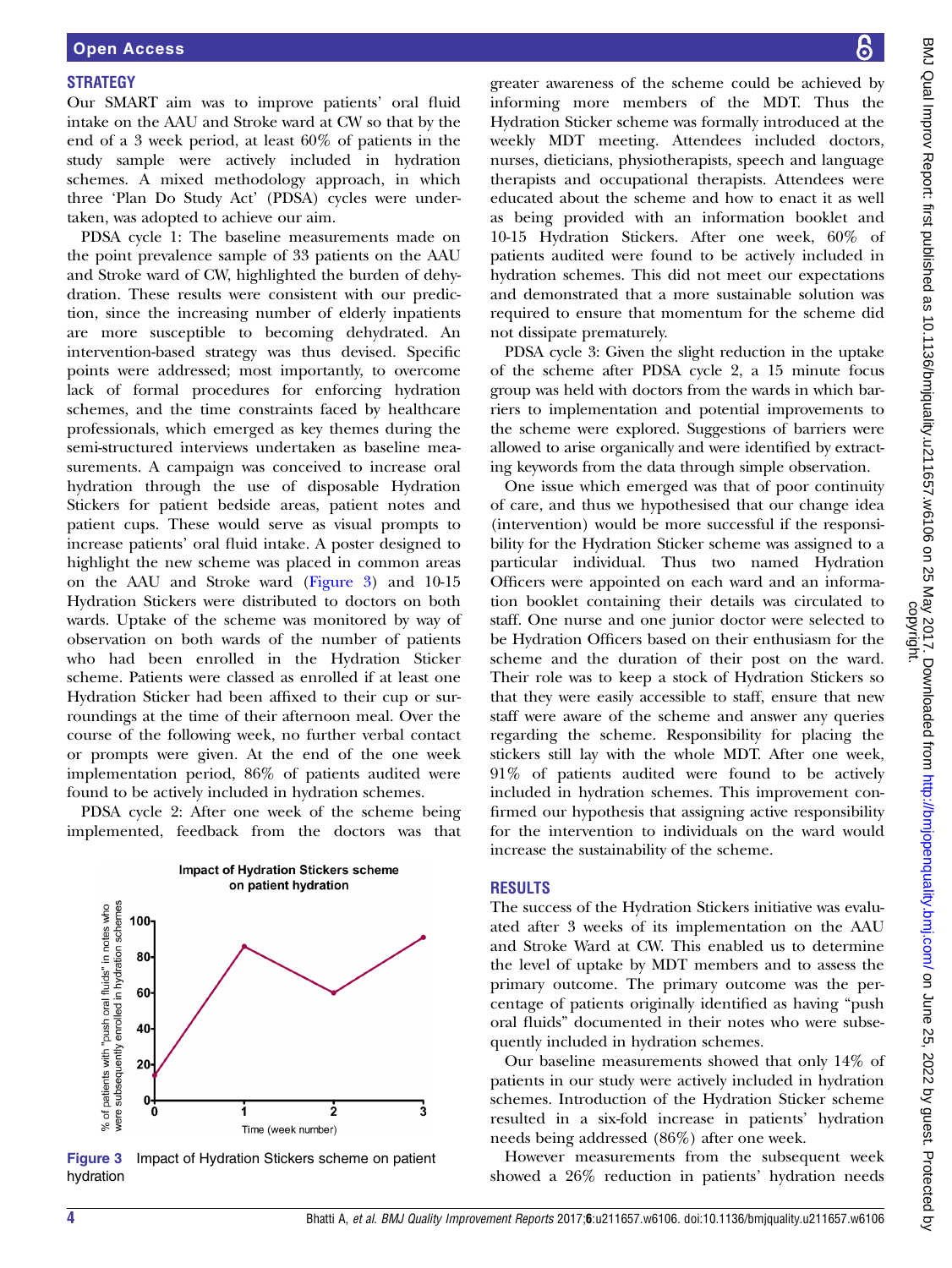being addressed despite the scheme being formally introduced to more staff members at the weekly MDT meeting.

The final post-implementation audit at the end of 3 weeks showed that 91% of patients' hydration needs were being addressed (Figure 4).

# LESSONS AND LIMITATIONS

Dehydration among inpatients has a substantial impact on clinical outcomes; leading to prolonged bed days, failed discharges and ultimately an increase in mortality. [6](#page-5-0)

Various factors account for a failure among patients to consume an adequate amount of water during their hospital stay. This may be due to limited access to drinking facilities, medication effects, or embarrassment of having to visit the toilet frequently. It is crucial that the medical team encourages and facilitates appropriate water consumption in these patient groups to aid recovery and minimise morbidity. Hence there is a clear need to readdress how a patient's hydration status is communicated to all those involved in their care.

The main barrier faced by hydration schemes is due to the time pressures on staff which hinders their ability to implement and act on the scheme in order to improve the patient's hydration status. Furthermore, the lack of continuity of care compounded by a rise in agency staff and changing rotas, means that despite some members of the MDT being aware of a patient's sub-optimal hydration status, there is no clear delegation of task responsibility.

This study has evaluated the use of Hydration Stickers on patient notes, cups and bedside areas as a solution to this problem. Hydration Stickers are inexpensive to produce and their disposable nature means that they constitute a non-invasive and low-risk approach, thus ensuring safe use across patient groups. Through their ease of use and cost efficacy, Hydration Stickers thus represent a sustainable solution to overcome these barriers as well as empowering friends and family members to recognise and address the patient's hydration needs.

By collecting qualitative feedback from staff members regarding their views on the scheme and holding regular focus groups where potential improvements could be explored, we were able to continually optimise the scheme with the aim of increasing its efficacy.

Limitations to this study include the small sample size and potential selection bias. This means that it is not possible to translate the results to other patient groups with absolute certainty. Additionally, the intervention is only likely to be beneficial, so long as patients with a fluid restriction order or specific electrolyte concerns are excluded. Furthermore, the time constraints of this study meant that a limited number of PDSA cycles were achieved which precluded the ability to undertake statistical analysis of our results. Moreover, this study relied on the accuracy of patient notes to determine the

patient hydration status and their inclusion in active hydration schemes. Due to the inherent inaccuracy of patient notes, the study may have underestimated the proportion of patients suffering from dehydration in the audit group. Lastly, the study examined and evaluated the qualitative impact of the intervention on hydration status, rather than taking a quantitative approach that would yield more accurate results.

In future, more PDSA cycles should be implemented which would allow us to measure a sustained change in hydration status of elderly inpatients. Quantification of hydration status using electrolyte measurements and urine output as well as monitoring progress with Statistical Process Charts would provide a more reliable measure of intervention success and allow us to assess the impact of balancing measures such as fluid overload states.

Furthermore, after discussions with the cleaning staff, the use of semi-adhesive stickers was advised. This would lead to less frustration by staff when trying to remove the stickers but also enable stickers to be displayed in a greater variety of sites in the patient bay, thus enhancing the efficacy of the scheme and contributing to its ongoing sustainability. Lastly, whilst the Hydration Sticker scheme was introduced to staff at the weekly MDT meeting, a formal introduction in further MDT meetings as well as grand rounds would widen the scope to the whole hospital and ensure that staff are aware of what it entails and how to enact the scheme. One must be vigilant to the possibility however, that increasing the number of patients enrolled in the scheme through the suggested optimisation procedures, may not actually reduce rates of dehydration.

This study was primarily focussed on the elderly population as they represent the largest burden of dehydration in the hospital. However, as the problem is also rife among other patient cohorts, we envisage that the Hydration Sticker scheme will be trialled in a variety of clinical settings in order to increase its reach and benefit.

It is also worth considering that this intervention only has the potential to be effective for those patients who have already been identified as dehydrated. However, inherent inaccuracies of the physical examination and initial assessment of patients mean that the true burden of dehydration may be underestimated. Implementing interventions such as the Hydration Sticker scheme should go hand-in-hand with improving the identification of patients who are dehydrated. Future work in this area is required, and could focus on the value of more rigorous assessments such as urine electrolytes. [7](#page-5-0)

# **CONCLUSION**

The results show that dehydration is an ongoing problem that is often addressed simply by writing "push oral fluids" in the patient management plan. These plans are not always communicated to other members of staff and hence patients' hydration needs are often not addressed.